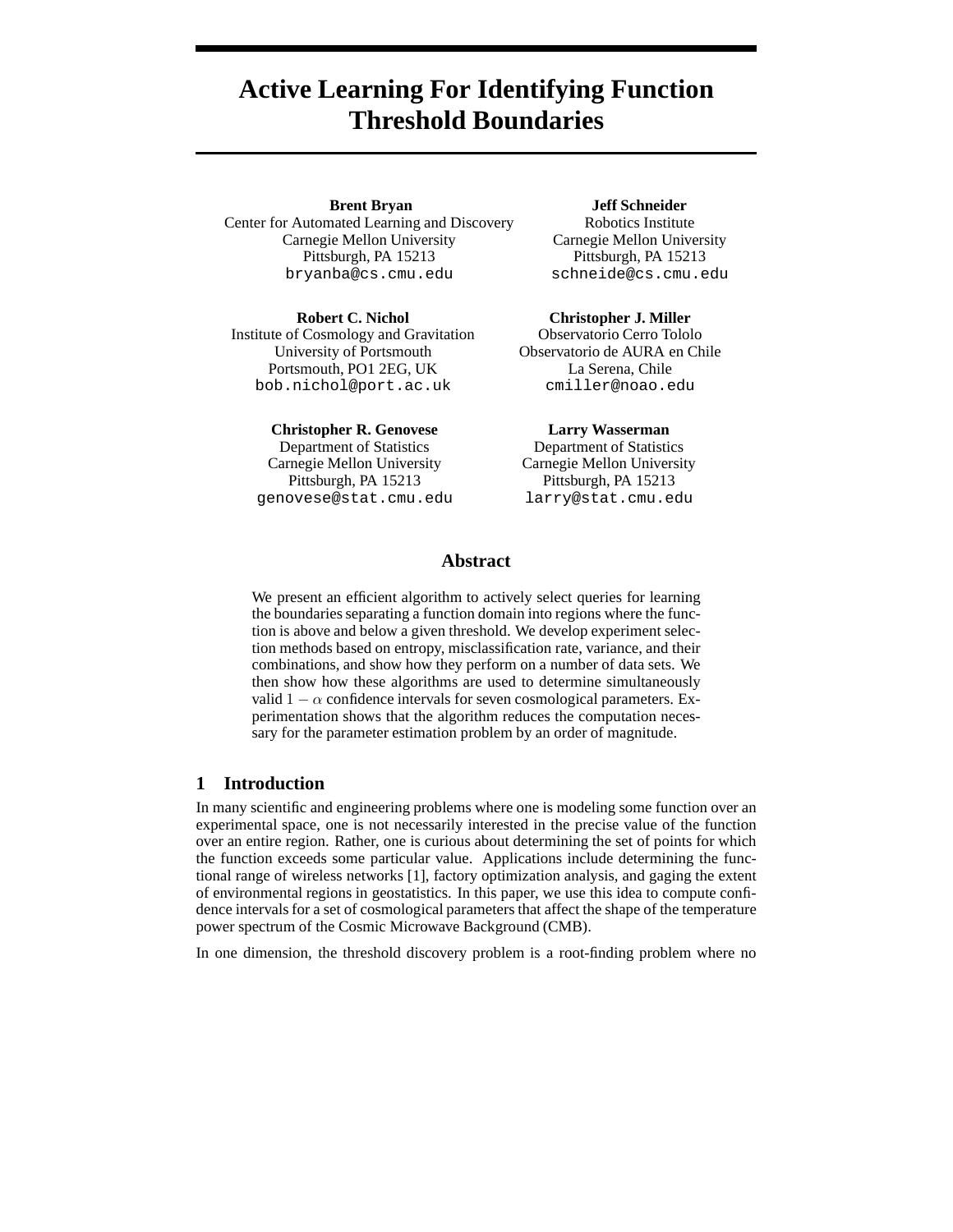hints as to the location or number of solutions are given; several methods exist which can be used to solve this problem (e.g. bisection, Newton-Raphson). However, one dimensional algorithms cannot be easily extended to the multivariate case. In particular, the ideas of root bracketing and function transversal are not well defined [2]; given a particular bracket of a continuous surface, there will be an infinite number of solutions to the equation  $f(\vec{x}) - t =$ 0, since the solution in multiple dimensions is a set of surfaces, rather than a set of points.

Numerous active learning papers deal with similar problems in multiple dimensions. For instance, [1] presents a method for picking experiments to determine the localities of local extrema when the input space is discrete. Others have used a variety of techniques to reduce the uncertainty over the problem's entire domain to map out the function (e.g. [3], and [4]), or locate the optimal value (e.g. [5]).

We are interested in locating the subset of the input space wherein the function is above a given threshold. Algorithms that merely find a local optimum and search around it will not work in general, as there may be multiple disjoint regions above the threshold. While techniques that map out the entire surface of the underlying function will correctly identify those regions which are above a given threshold, we assert that methods can be developed that are more efficient at localizing a particular contour of the function. Intuitively, points on the function that are located far from the boundary are less interesting, regardless of their variance. In this paper, we make the following contributions to the literature:

- We present a method for choosing experiments that is more efficient than global variance minimization, as well as other heuristics, when one is solely interested in localizing a function contour.
- We show that this heuristic can be used in continuous valued input spaces, without defining *a priori* a set of possible experiments (e.g. imposing a grid).
- We use our function threshold detection method to determine  $1-\alpha$  simultaneously valid confidence intervals of CMB parameters, making no assumptions about the model being fit and few assumptions about the data in general.

# **2 Algorithm**

We begin by formalizing the problem. Assume that we are given a bounded sample space  $S \subset \mathbb{R}^n$  and a scoring function:  $f : S \to \mathbb{R}$ , but possibly no data points  $(\{s, f(s)\}, s \in S)$ . Given a threshold t, we want to find the set of points  $S'$  where f is equal to or above the threshold:  $\{s \in S' | s \in S, f(s) \ge t\}$ . If f is invertible, then the solution is trivial. However, it is often the case that  $f$  is not trivially invertible, such as the CMB model mentioned in §1. In these cases, we can discover S' by modeling S given some experiments. Thus, we wish to know how to choose experiments that help us determine  $S'$  efficiently.

We assume that the cost to compute  $f(s)$  given s is significant. Thus, care should be taken when choosing the next experiment, as picking optimum points may reduce the runtime of the algorithm by orders of magnitude. Therefore, it is preferable to analyze current knowledge about the underlying function and select experiments which quickly refine the estimate of the function around the threshold of interest. There are several methods one could use to create a model of the data, notably some form of parametric regression. However, we chose to approximate the unknown boundary as a Gaussian Process (GP), as many forms of regression (e.g. linear) necessarily smooths the data, ignoring subtle features of the function that may become pronounced with more data. In particular, we use ordinary kriging, a form of GPs, which assumes that the semivariogram  $(K(\cdot, \cdot))$  is a linear function of the distance between samples [6]; this estimation procedure assumes the the sampled data are normal with mean equal to the true function and variance given by the sampling noise . The expected value of  $\mathcal{K}(s_i, s_j)$  for  $s_i, s_j \in S$ , is can be written as

$$
E[\mathcal{K}(s_i, s_j)] = \frac{k}{2} \Big[ \sum_{l=1}^{n} \alpha_l (s_{il} - s_{jl})^2 \Big]^{1/2} + c
$$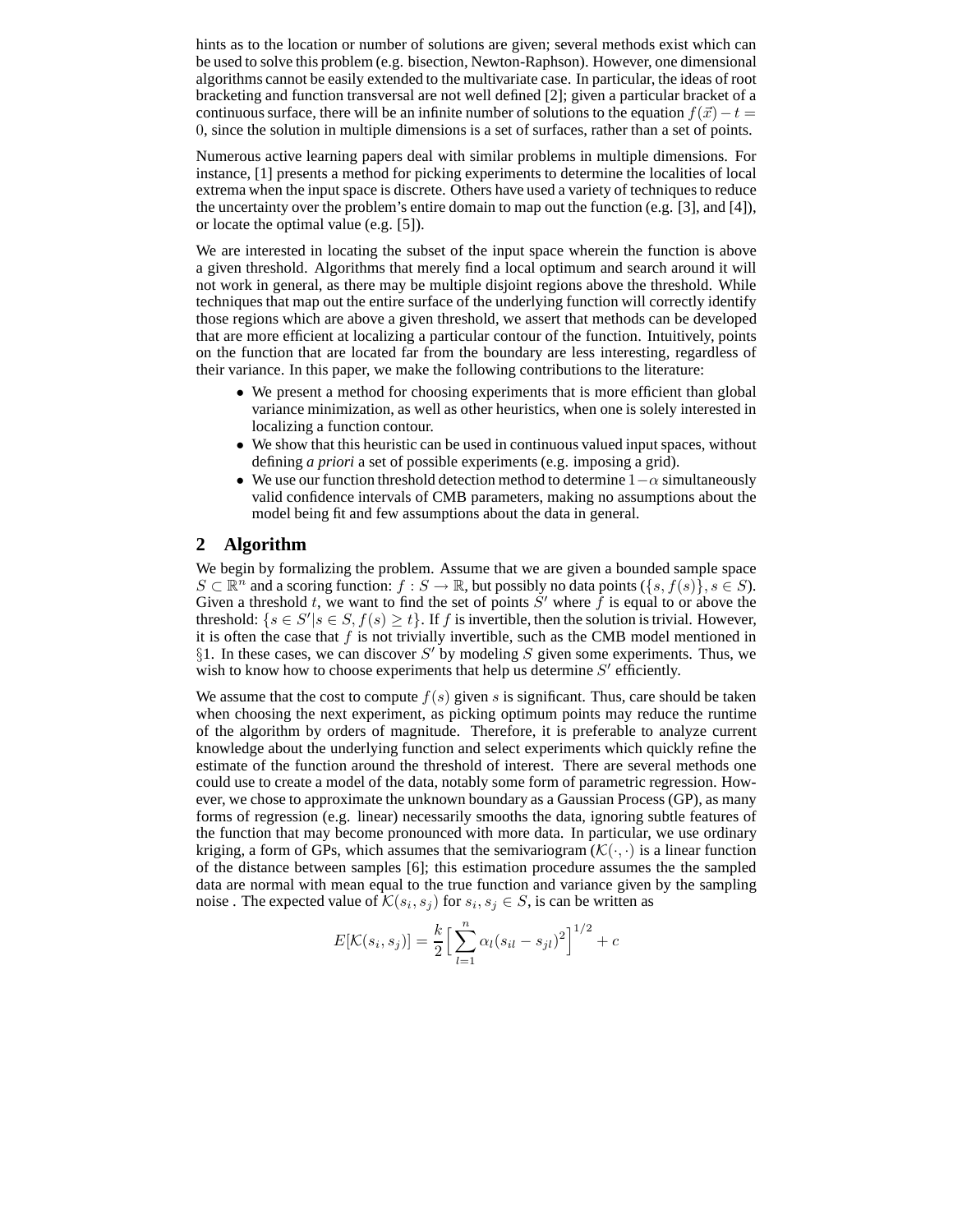where k is a constant — known as the kriging parameter — which is an estimated limit on the first derivate of the function,  $\alpha_l$  is a scaling factor for each dimension, and c is the variance (e.g. experimental noise) of the sampled points. Since, the joint distribution of a finite set of sampled points for GPs is Gaussian, the predicted distribution of a query point  $s_q$  given a known set A is normal with mean and variance given by

$$
\mu_{s_q} = \mu_A + \Sigma'_{Aq} \Sigma_{AA}^{-1} (y_A - \mu_A) \tag{1}
$$

$$
\sigma_{s_q}^2 = \Sigma'_{Aq} \Sigma_{AA}^{-1} \Sigma_{Aq} \tag{2}
$$

where  $\Sigma_{Aq}$  denotes the column vector with the *i*th entry equal to  $\mathcal{K}(s_i, s_q)$ ,  $\Sigma_{AA}$  denotes the semivariance matrix between the elements of A (the ij element of  $\Sigma_{AA}$  is  $\mathcal{K}(s_i, s_j)$ ),  $y_A$  denotes the column vector with the *i*th entry equal to  $f(s_i)$ , the true value of the function for each point in A, and  $\mu_A$  is the mean of the  $y_A$ 's.

As given, prediction with GP requires  $O(n^3)$  time, as an  $n \times n$  linear system of equations must be solved. However, for many  $GPs$  — and ordinary kriging in particular — the correlation between two points decreases as a function of distance. Thus, the full GP model can be approximated well by a local GP, where only the  $k$  nearest neighbors of the query point are used to compute the prediction value; this reduces the computation time to  $O(k^3 \log(n))$  per prediction, since  $O(\log(n))$  time is required to find the k-nearest neighbors using spatial indexing structures such as balanced kd-trees.

Since we have assumed that experimentation is expensive, it would be ideal to iteratively analyze the entire input space and pick the next experiment in such a manner that minimized the total number of experiments necessary. If the size of the parameter space  $(|S|)$ is finite, such an approach may be feasible. However, if  $|S|$  is large or infinite, testing all points may be impractical. Instead of imposing some arbitrary structure on the possible experimental points (such as using a grid), our algorithm chooses candidate points uniformly at random from the input space, and then selects the candidate point with the highest score according to the metrics given in  $\S 2.1$ . This allows the input space to be fully explored (in expectation), and ensures that interesting regions of space that would have fallen between successive grid points are not missed; in §4 we show how imposing a grid upon the input space results in just such a situation. While the algorithm is unable to consider the entire space for each sampling iteration, over multiple iterations it does consider most of the space, resulting in the function boundaries being quickly localized, as can be seen in  $\S$ 3.

#### **2.1 Choosing experiments from among candidates**

Given a set of random input points, the algorithm evaluates each one and chooses the point with the highest score as the location for the next experiment. Below is the list of evaluation methods we considered.

**Random:** One of the candidate points is chosen uniformly at random. This method serves as a baseline for comparison,

**Probability of incorrect classification:** Since we are trying to map the boundary between points above and below a threshold, we consider choosing the point from our random sample which has the largest probability of being misclassified by our model. Using the distribution defined by Equations 1 and 2, the probability,  $p$ , that the point is above the given threshold can be computed. The point is predicted to be above the threshold if  $p > 0.5$  and thus the expected misclassification probability is  $min(p, 1 - p)$ .

**Entropy:** Instead of misclassification probability we can consider entropy:  $-p \log_2(p)$  –  $(1-p) \log_2(1-p)$ . Entropy is a monotonic function of the misclassification rate so these two will not choose different experiments. They are listed separately because they have different effects when mixed with other evaluations. Both entropy and misclassification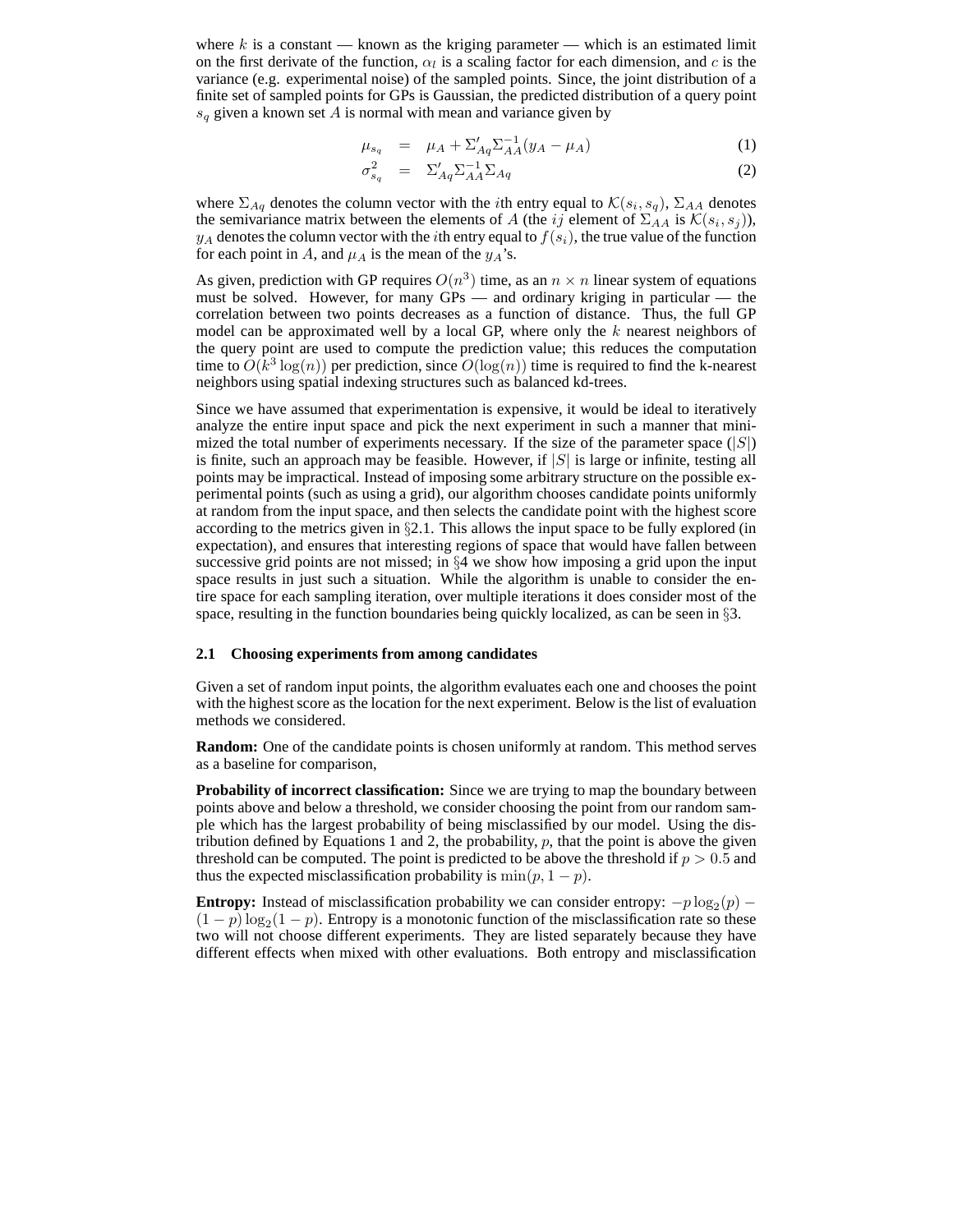will choose points near the boundary. Unfortunately, they have the drawback that once they find a point near the boundary they continue to choose points near that location and will not explore the rest of the parameter space.

**Variance:** Both entropy and probability of incorrect classification suffer from a lack of incentive to explore the space. To rectify this problem, we consider the variance of each query point (given by Equation 2) as an evaluation metric. This metric is common in active learning methods whose goal is to map out an entire function. Since variance is related to the distance to nearest neighbors, this strategy chooses points that are far from areas currently searched, and hence will not get stuck at one boundary point. However, it is well known that such approaches tend to spend a large portion of their time on the edges of the parameter space and ultimately cover the space exhaustively [7].

**Information gain:** Information gain is a common myopic metric used in active learning. Information gain at the query point is the same as entropy in our case because all run experiments are assumed to have the same variance. Computing a full measure of information gain over the whole state space would provide an optimal 1-step experiment choice. In some discrete or linear problems this can be done, but it is intractable for continuous non-linear spaces. We believe the good performance of the evaluation metrics proposed below stems from their being heuristic proxies for global information gain or reduction in misclassification error.

**Products of metrics:** One way to rectify the problems of point policies that focus solely on points near the boundary or points with large variance regardless of their relevance to refining the predictive model, is to combine the two measures. Intuitively, doing this can mimic the idea of information gain; the entropy of a query point measures the classification uncertainty, while the variance is a good estimator of how much impact a new observation would have in this region, and thus what fraction the uncertainty would be reduced. [1] proposed scoring points based upon the product of their entropy and variance to identify the presence of local maxima and minima, a problem closely related to boundary detection. We shall also consider scoring points based upon the product of their probability of incorrect classification and variance. Note that while entropy and probability of incorrect classification are monotonically related, entropy times variance and probability of incorrect classification times variance are not.

**Straddle:** Using the same intuition as for products of heuristics, we define straddle heuristic, as straddle $(s_q) = 1.96\hat{\sigma}_q - |\hat{f}(s_q) - t|$ , The straddle algorithm scores points highest<br>that are hoth unknown and pear the boundary. As such the straddle algorithm prefere points that are both unknown and near the boundary. As such, the straddle algorithm prefers points near the threshold, but far from previous examples. The straddle score for a point may be negative, which indicates that the model currently estimates the probability that the point is on a boundary is less than five percent. Since the straddle heuristic relies on the variance estimate, it is also subject to oversampling edge positions.

## **3 Experiments**

We now assess the accuracy with which our model reproduces a known function for the point policies just described. This is done by computing the fraction of test points in which the predictive model agrees with the true function about which side of the threshold the test points are on after some fixed number of experiments. This process is repeated several times to account for variations due to the random sampling of the input space.

The first model we consider is a 2D sinusoidal function given by

$$
f(x, y) = \sin(10x) + \cos(4y) - \cos(3xy) \qquad x \in [0, 1], \quad y \in [0, 2],
$$

with a boundary threshold of  $t = 0$ . This function and threshold were examined for the following reasons: 1) the target threshold winds through the plot giving ample length to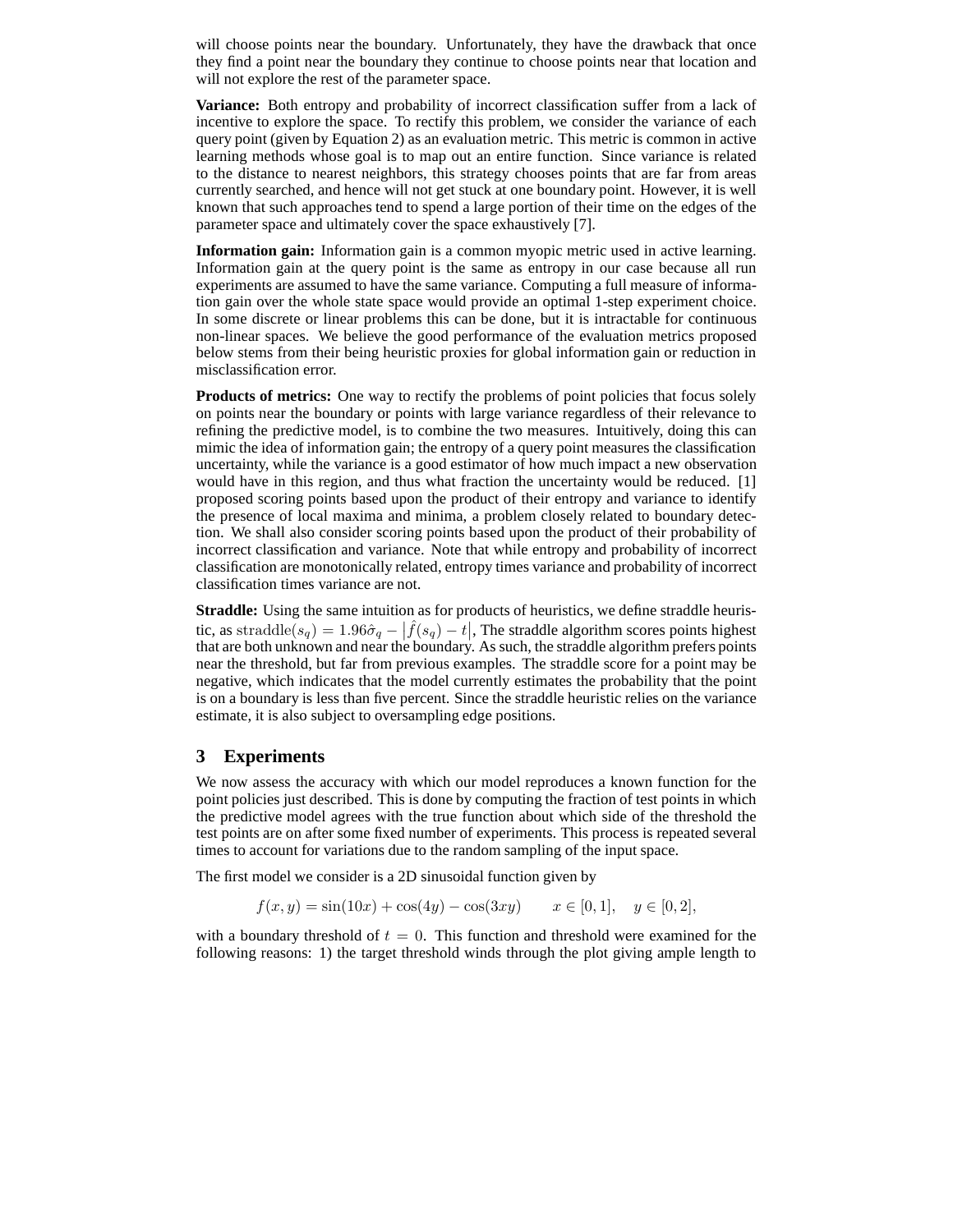

Figure 1: Predicted function boundary (solid), true function boundary (dashed), and experiments (dots) for the 2D sinusoid function after A) 50 experiments and B) 100 experiments using the straddle heuristic and C) 100 experiments using the variance heuristic.

Table 1: Number of experiments required to obtain 99% classification accuracy for the 2D models and 95% classification accuracy for the 4D model for various heuristics. Heuristics requiring more than 10,000 experiments to converge are labeled "did not converge".

|                        | $2D$ Sin. $(1K$ Cand.) | $2D$ Sin. $(31$ Cand.) | 2D DeBoor        | 4D Sinusoid     |
|------------------------|------------------------|------------------------|------------------|-----------------|
| Random                 | $617 \pm 158$          | $617 \pm 158$          | $7727 + 987$     | $6254 + 364$    |
| Entropy                | did not converge       | did not converge       | did not converge | $6121 \pm 1740$ |
| Variance               | $207 + 7$              | $229 + 9$              | $4306 \pm 573$   | $2320 \pm 57$   |
| $Entropy \times Var$   | $117 + 5$              | $138 \pm 6$            | $1621 \pm 201$   | $1210 \pm 43$   |
| Prob. Incor $x > S$ td | $113 + 11$             | $129 + 14$             | $740 + 117$      | $1362 \pm 89$   |
| Straddle               | $106 + 5$              | $123 \pm 6$            | $963 \pm 136$    | $1265 \pm 94$   |

test the accuracy of the approximating model, 2) the boundary is discontinuous with several small pieces, 3) there is an ambiguous region (around  $(0.9, 1)$ , where the true function is approximately equal to the threshold, and the gradient is small and 4) there are areas in the domain where the function is far from the threshold and hence we can ensure that the algorithm is not oversampling in these regions.

Table 1 shows the number of experiments necessary to reach a 99% and 95% accuracy for the 2D and 4D models, respectively. Note that picking points solely on entropy does not converge in many cases, while both the straddle algorithm and probability incorrect times standard deviation heuristic result in approximations that are significantly better than random and variance heuristics. Figures 1A-C confirm that the straddle heuristic is aiding in boundary prediction. Note that most of the 50 experiments sampled between Figures 1A and 1B are chosen near the boundary. The 100 experiments chosen to minimize the variance result in an even distribution over the input space and a worse boundary approximation, as seen in Figure 1C. These results indicate that the algorithm is correctly modeling the test function and choosing experiments that pinpoint the location of the boundary.

From the Equations 1 and 2, it is clear that the algorithm does not depend on data dimensionality directly. To ensure that heuristics are not exploiting some feature of the 2D input space, we consider the 4D sinusoidal function

$$
f(\vec{x}) = \sin(10x_1) + \cos(4x_2) - \cos(3x_1x_2) + \cos(2x_3) + \cos(3x_4) - \sin(5x_3x_4)
$$

where  $\vec{x} \in [(0, 0, 1, 0), (1, 2, 2, 2)]$  and  $t = 0$ . Comparison of the 2D and 4D results in Table 1 reveals that the relative performance of the heuristics remains unchanged, indicating that the best heuristic for picking experiments is independent of the problem dimension.

To show that the decrease in the number candidate points relative to the input parameter space that occurs with higher dimensional problems is not an issue, we reconsider the 2D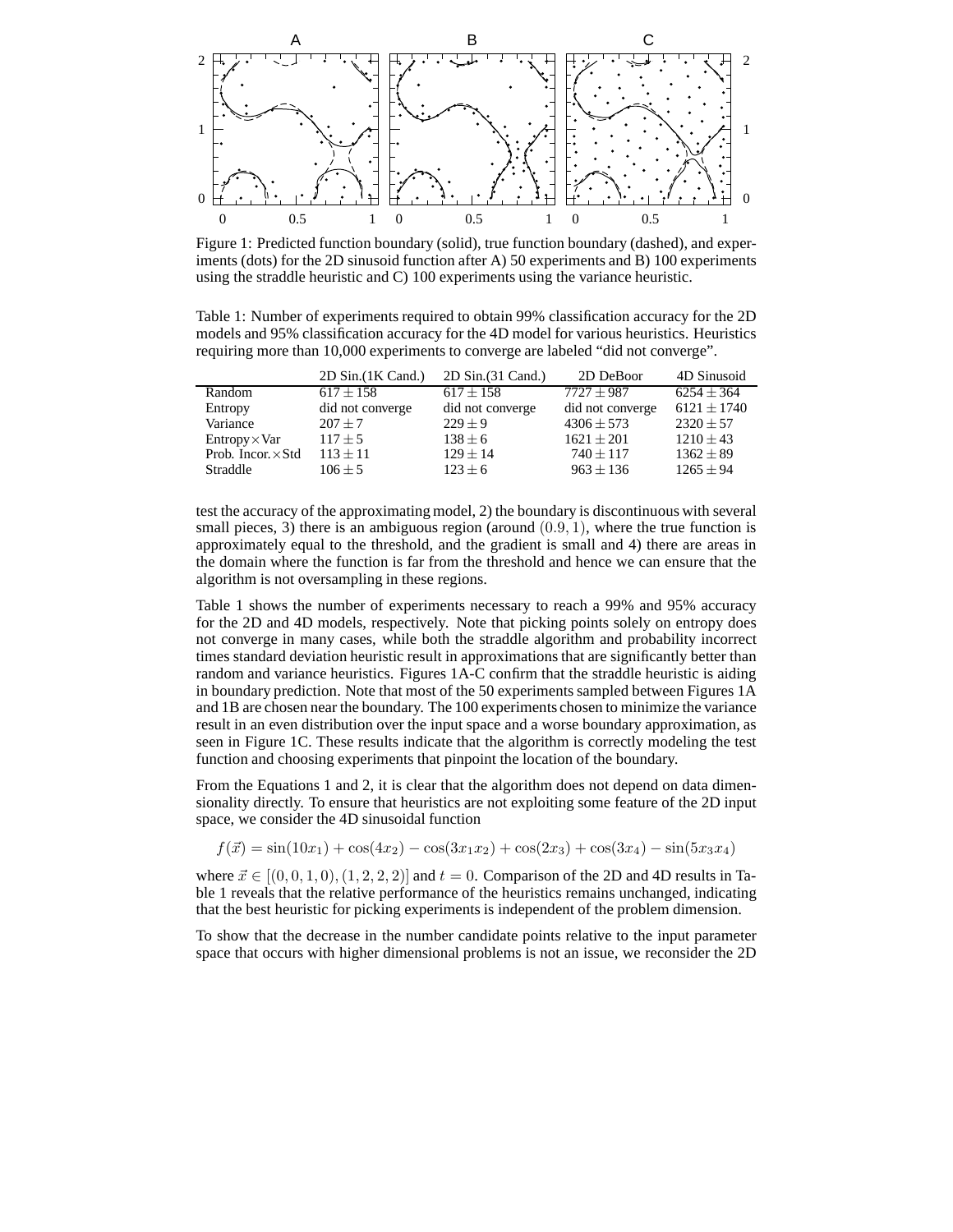sinusoidal problem. Now, we use only 31 candidate points instead of 1000 to simulate the point density difference between 4D and 2D. Results shown in Table 1, indicate that reducing the number of candidate points does not drastically alter the realized performance. Additional experiments were performed on a discontinuous 2D function (the DeBoor function given in [1]) with similar results, as can be seen in Table 1.

# **4 Statistical analysis of cosmological parameters**

Let us now look at a concrete application of this work: a statistical analysis of cosmological parameters that affect formation and evolution of our universe. One key prediction of the Big Bang model for the origin of our universe is the presence of a 2.73K cosmic microwave background radiation (CMB). Recently, the Wilkinson Microwave Anisotropy Project (WMAP) has completed a detailed survey of the this radiation exhibiting small CMB temperature fluctuations over the sky [8]. It is believed that the size and spatial proximity of these temperature fluctuations depict the types and rates of particle interactions in the early universe and consequently characterize the formation of large scale structure (galaxies, clusters, walls and voids) in the current observable universe. It is conjectured that this radiation permeated through the universe unchanged since its formation 15 billion years ago. Therefore, the sizes and angular separations of these CMB fluctuations give an unique picture of the universe immediately after the Big Bang and have a large implication on our understanding of primordial cosmology.

An important summary of the temperature fluctuations is the CMB power spectrum shown in Figure 2, which gives the temperature variance of the CMB as a function of spatial frequency (or multi-pole moment). It is well known that the shape of this curve is affected by at least seven cosmological parameters: optical depth  $(\tau)$ , dark energy mass fraction  $(\Omega_{\Lambda})$ , total mass fraction  $(\Omega_{\rm m})$ , baryon density ( $\omega_{\rm b}$ ), dark matter density ( $\omega_{\rm dm}$ ), neutrino fraction  $(f_n)$ , and spectral index  $(n_s)$ . For instance, the height of first peak is determined by the total energy density of the universe, while the third peak is related to the amount of dark matter. Thus, by fitting models of the CMB power spectrum for given values of the seven parameters, we can determine how the parameters influence the shape of the model spectrum. By examining those models that fit the data, we can then establish the ranges of the parameters that result in models which fit the data.

Previous work characterizing confidence intervals for cosmological parameters either used marginalization over the other parameters, or made assumptions about the values of the parameters and/or the shape of the CMB power spectrum. However, [9] notes that "CMB data have now become so sensitive that the key issue in cosmological parameter determination is not always the accuracy with which the CMB power spectrum features can be measured, but often what prior information is used or assumed." In this analysis, we make no assumptions about the ranges or values of the parameters, and assume only that the data are normally distributed around the unknown CMB spectrum with covariance known up to a constant multiple. Using the method of [10], we create a non-parametric confidence ball (under a weighted squared-error loss) for the unknown spectrum that is centered on a nonparametric estimate with a radius for each specified confidence level derived from the asymptotic distribution of a pivot statistic<sup>1</sup>. For any candidate spectrum, membership in the confidence ball can be determined by comparing the ball's radius to the variance weighted sum of squares deviation between the candidate function and the center of the ball.

One advantage of this method is that it gives us simultaneously valid confidence intervals on all seven of our input parameters; this is not true for  $1 - \alpha$  confidence intervals derived from a collection of  $\chi^2$  distributions where the confidence intervals often have substantially lower coverage [11]. However, there is no way to invert the modeling process to determine parameter ranges given a fixed sum of squared error. Thus, we use the algorithm detailed

<sup>&</sup>lt;sup>1</sup>See Appendix 3 in [10] for the derivation of this radius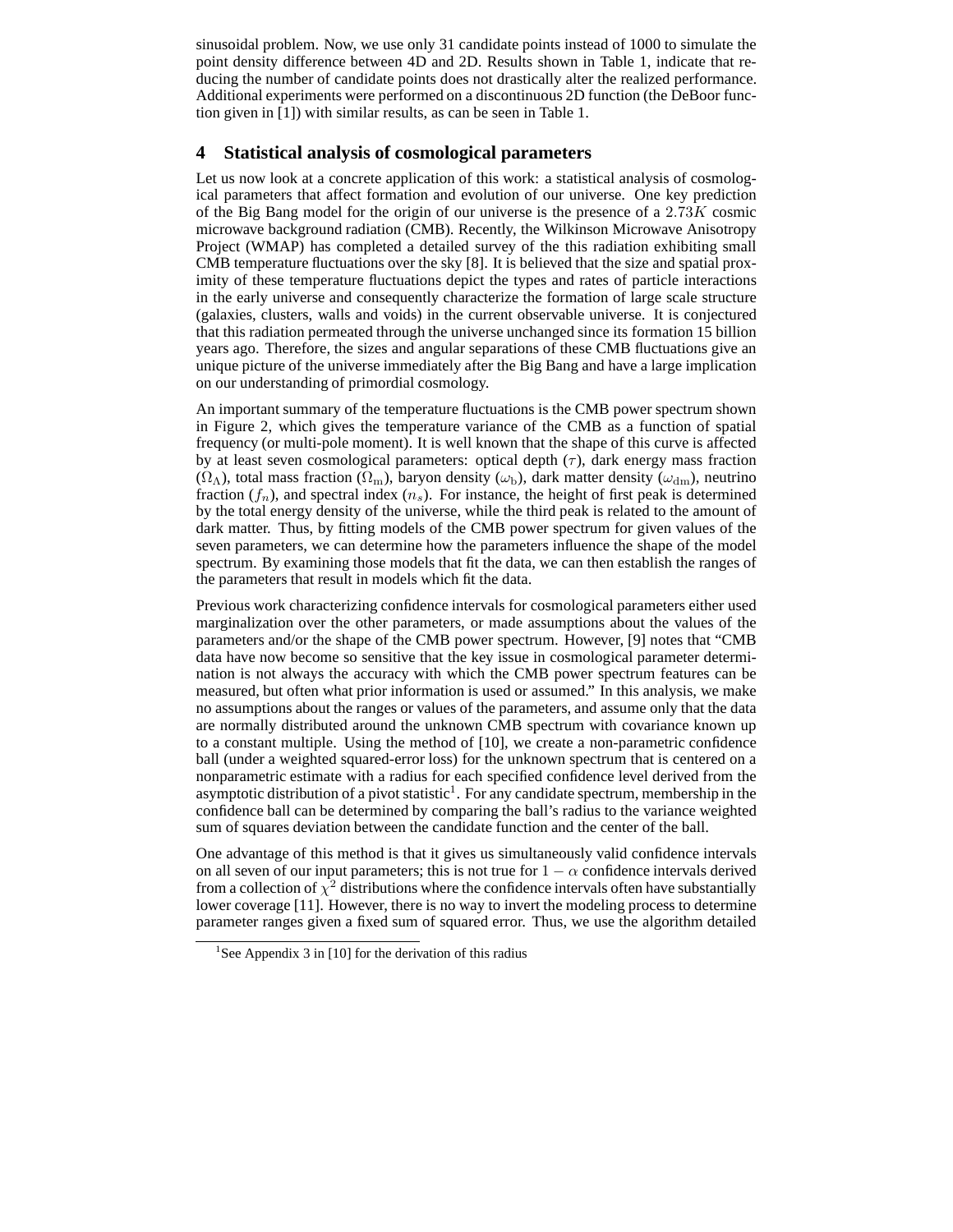

Figure 2: WMAP data, overlaid with regressed model (solid) and an example of a model CMB spectrum that barely fits at the 95% confidence level (dashed; parameter values are  $\omega_{DM} = 0.1$  and  $\omega_B = 0.028$ ).

Figure 3: 95% confidence bounds for  $\omega_B$ as a function of  $\omega_{DM}$ . Gray dots denote models which are rejected at a 95% confidence level, while the black dots denote those that are not.

in §2 to map out the confidence surface as a function of the input parameters; that is, we use the algorithm to pick a location in the seven dimensional parameter space to perform an experiment, and then run CMBFast [12] to create simulated power spectrum given this set of input parameters. We can then compute the sum of squares of error for this spectrum (relative to the regressed model) and easily tell if the 7D input point is inside the confidence ball. In practice, we model the sum of squared error, not the confidence level of the model. This creates a more linear output space, as the confidence level for most of the models is zero, and thus it is impossible to distinguish between poor and terrible model fits.

Due to previous efforts on this project, we were able to estimate the semivariogram of the GP from several hundred thousand random points already run through CMBFast. For this work, we chose the  $\alpha_l$ 's such that the partials in each dimension where approximately unity, resulting in  $k \approx 1$ ; c was set to a small constant to account for instabilities in the simulator. These points also gave a starting point for our algorithm<sup>2</sup>. Subsequently, we have run several hundred thousand more CMBFast models. We find that it takes 20 seconds to pick an experiment from among a set of 2,000 random candidates. CMBFast then takes roughly 3 minutes to compute the CMB spectrum given our chosen point in parameter space.

In Figure 3, we show a plot of baryon density ( $\omega_B$ ) versus the dark matter density ( $\omega_{DM}$ ) of the universe over all values of the other five parameters ( $\tau$ ,  $\Omega_{DE}$ ,  $\Omega_M$ ,  $f_n$ ,  $n_s$ ). Experiments that are within a 95% confidence ball given the CMB data are plotted in black, while those that are rejected at the 95% level are gray. Note how there are areas that remain unsampled, while the boundary regions (transitions between gray and black points) are heavily sampled, indicating that our algorithm is choosing reasonable points. Moreover, the results of Figure 3 agree well with results in the literature (derived using parametric models and Bayesian analysis), as well as with predictions favored by nucleosynthesis [9].

While hard to distinguish in Figure 3, the bottom left group of points above the 95% confidence boundary splits into two separate peaks in parameter space. The one to the left is the concordance model, while the second peak (the one to the right) is not believed to represent the correct values of the parameters (due to constraints from other data). The existence of high probability points in this region of the parameter space has been suggested before, but computational limitations have prevented much characterization of it. Moreover, the third peak, near the top right corner of Figure 3 was basically ignored by previous grid based approaches. Comparison of the number of experiments performed by our straddle

<sup>&</sup>lt;sup>2</sup>While initial values are not required (as we have seen in  $\S$ 3), it is possible to incorporate this background knowledge into the model to help the algorithm converge more quickly.